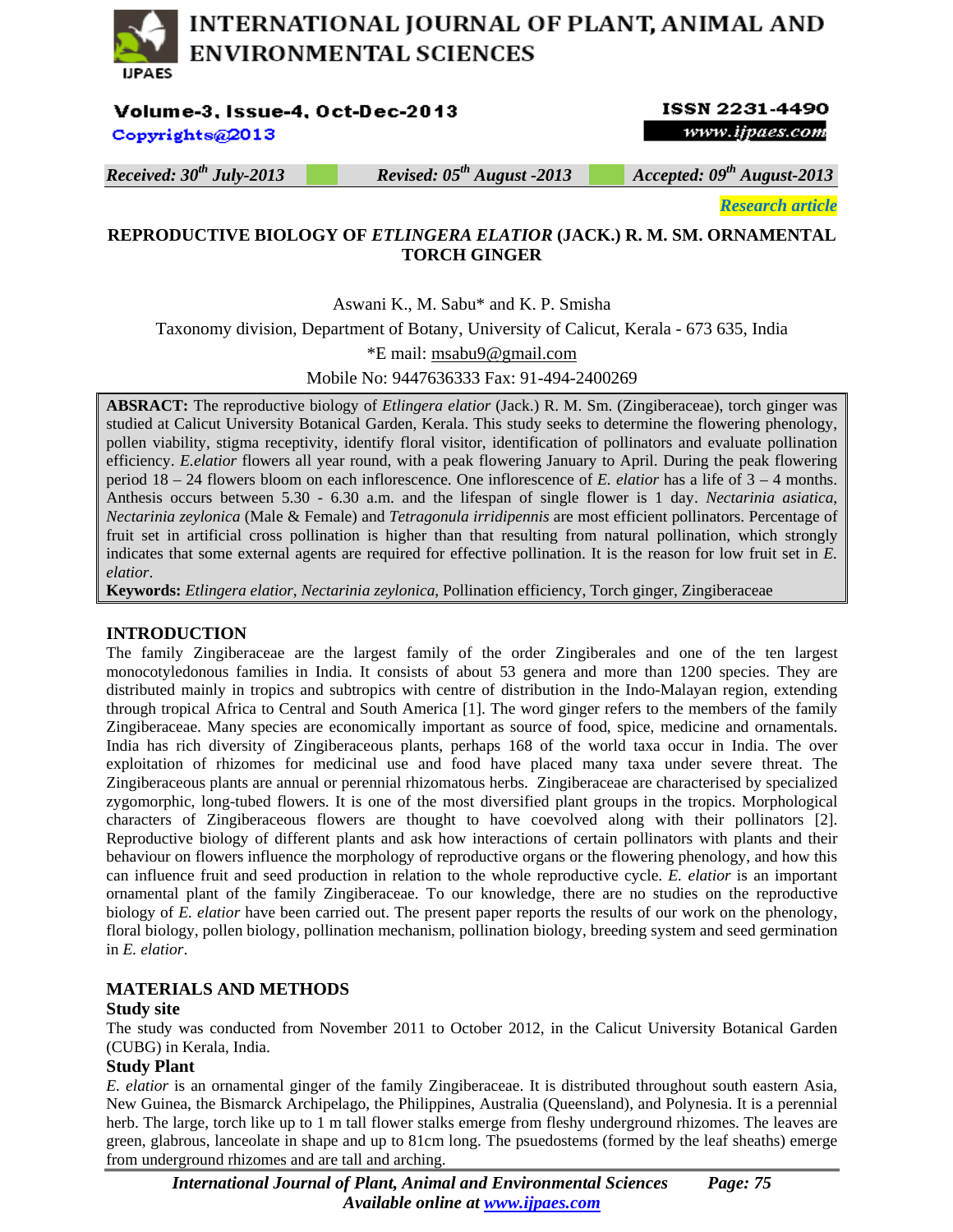The inflorescences have waxy, red to pink edged bracts and are pine cone-shaped with a skirt of larger bracts. The individual flowers emerge from between the colourful bracts and have a dark red labellum (lip petal) with a bright yellow margin. The flowers are followed by green to reddish fruit. Fruit is a capsule with many black seeds. It is widely cultivated in tropical countries and used as spice, food flavouring and also used as cut flowers [3]. Flowering phenology and floral morphology was observed in the field and also in the laboratory with the help of a stereomicroscope (Leica M80). To estimate the amount of nectar, flowers were randomly selected from different plants and bagged just before opening to prevent floral visits. They were excised at hourly intervals (N=50) and the amount of nectar was determined using micro pipette (10µl) and the concentration of nectar was measured using calibrated hand refractometer. The number of pollen grains/flower, their fertility, viability was studied by various methods described by [4]. Pollen-ovule ratio was calculated as per the method suggested by [5]. Stigma receptivity determined by using hydrogen peroxide  $(H_2O_2)$  reaction after [6]. The number of floral visitors, visiting time, foraging nature, foraging hour, time spent in each flower was recorded by using stop watch, stigma touch by insects and frequency of visit were recorded. The insects were identified by an entomologist, at the Trust for Animal Taxonomy, Zoological Survey of India, Kozhikode. Breeding behaviour (autogamy, geitonogamy & xenogamy) was tested using controlled pollination studies in emasculated and bagged flowers. Self- and cross-pollination experiments were performed by dusting pollen obtained from freshly dehisced anthers on the receptive stigma. The pollinated flowers were re-bagged and observed periodically for fruit formation [4].

## **RESULTS**

#### **Flowering phenology**

Under favourable climatic conditions of Calicut university Botanic Garden, *E. elatior* flowers throughout the year. The inflorescence was produced directly from the rhizome. It takes 40 - 52 days to develop young primordia of the inflorescence in to a complete inflorescence (Fig. 1a). The height of inflorescence varied according to plants and also with season. The average height was  $30.92 \pm 2.01$  cm. The flowers are bright red in colour with yellowish margin and have an elongated corolla tube. Flowers produce a single fertile stamen; labellum is the prominent landing platform for small insects. *E.elatior* flowers all year round, with a peak flowering January to April. During the peak flowering period 18 – 24 flowers bloom on each inflorescence. One inflorescence of *E. elatior* lasts about 3 – 4 months. Anthesis occurs between 5.30 - 6.30 a.m. and the lifespan of single flower was 1 day.

#### **Flower morphology**

Inflorescences are densely congested with sterile bracts and fertile bracts. The fertile bracts have a single bracteole and flower, inner ones are narrow and outer ones are broader and becoming transitional with involucral bracts. The flowers are bright red with yellow margin in colour (Fig. 1b). The bracteoles are tubular, two to three dentate and persistent. The floral tube is about as long as or shorter than calyx. The lobes are usually shorter than the tube. The calyx is tubular and often split on one side. The labellum is entire or emarginate, short, or with a conspicuous central lobe and lateral lobes that may overlap the stamen. The stamens (Fig. 1f) are basally adnate to the filament forming a tube above the insertion of the corolla lobes. The lateral staminodes are absent or merely rudimentary. The filament was very short or absent, anther is often emarginated and nearly erect or at a sharp acute angle with respect to the filament.

#### **Nectar volume and concentration**

Nectar is a very important floral reward secreted by floral nectaries. The amount of the reward presented to a flower visitor is an important factor which determines the behaviour of the visitor. The amount of reward offered to a flower visitor also depends on the concentration of sugar in the nectar. Nectar secretion starts soon after anthesis and accumulates gradually and reached about  $47.6\pm1.40$  µl by 9.00 a.m. (highest volume of nectar). Then the volume gradually declined to  $27.1\pm1.45$  µl on 6.00 p.m. The highest sugar concentration (26.02 $\pm1.51$ ) %) occurs on 9.00 a.m., and there after the concentration also declined, and reached to 22.05±1.43 % on 6.00 p.m.

#### **Pollen grains**

Pollen grains 89.53±4.55 µm in size round or spherical and psilate or unsculptured type. The mean number of pollen grains 6317±32 and pollen-ovule ratio 70: 1. Pollen grains stained intensely with I2KI solution, Coomassie Brilliant Blue and Sudan Black indicating the presence of starch and protein but lipid is absent. Acetocarmine - Glycerine staining technique indicate that a high percentage of pollen grains (86.6±1.6 %) are fertile in *E*. *elatior*. Fresh pollen grains at the time of anthesis showed maximum (90.52 $\pm$ 2.35 %) viability (Fig. 1h) there after the viability decreased steadily and reached 8.14±1.43 % on 6.00 p.m. Germination potential was very poor in *E. elatior*. Brewbaker and Kwack's medium has more effect on pollen germination than sucrose solution. It has been observed that  $33.86\pm1\%$  germinated pollen with a mean of  $512.40\pm5$  µm long pollen tube (Fig. 1i) occurred after six hour incubation in Brewbacker and kwack's medium.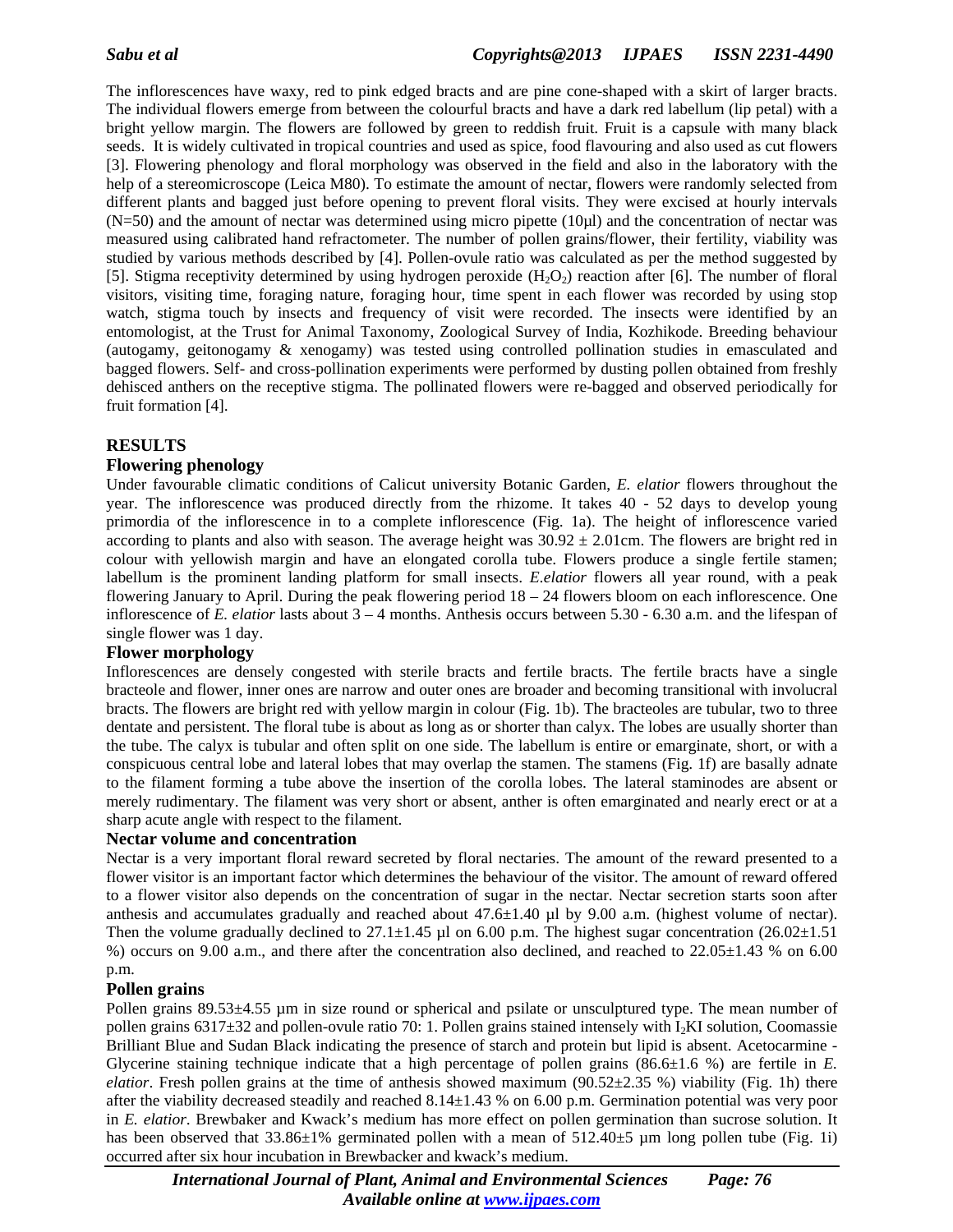## **Pistil**

The pistil was well demarcated in to ovary, style and stigma. Ovary barrel-shaped, superior and trilocular, each locule bears many ovules borne on an axile placenta. Style filiform and dark purple in colour, stigma dark red and club-shaped (Fig. 1g). Receptivity of stigma is the critical factor for successful completion of the post pollination events. Hydrogen peroxide was applied to determine whether the stigma was receptive when the anthers dehisce and the presence of a bubble of Oxygen is an indicator of stigma receptivity. In *E. elatior*, stigma showed maximum bubble activity 64.61±0.70 bubbles/ 1minute on 6.00 a.m. soon after anthesis. Thereafter the receptivity of the stigma decreased steadily and reached 15.69±2.98 bubbles/ minute on 6.00 p.m. the flower start to senescing.

## **Pollination biology**

The flowers of *E. elatior* provide both nectar and pollen as rewards to the visitors. The insects visiting the flowers are birds like *Nectarinia asiatica*, *N. zeylonica* (Female) (Fig. 1j)*, N. zeylonica* (Male) (Fig. 1k) and *Centropus sinensis*, *Tetragonula irridipennis*, *Ceratina* sp., ants like *Paratrichina sp.* and *Oecophylla smaragdina*, *Drosophila melanogaster*, spiders, cockroach and butterflies. These start floral visits with the opening of flowers and anther dehiscence. Visits to the flowers of *E. elatior* were dominated by birds during morning, noon and evening times of the day. The most frequent birds visiting the flowers were two species of *Nectarinia*. The birds land on the inflorescence and push their beak in to the flowers for nectar collection, which helps in cross pollination. A single bird generally visited one to five flowers/inflorescence and, although the time interval between visits varied, each bird spent 2-4 seconds on a single flower. When visiting the flowers, *Tetragonula irridipennis* (Fig. 1c,d) landed on the labellum near the anther and walked shortly into the corolla tube. It forages for pollen as a source of food from one flower to another. The pollen grains that are deposited on its head and hind legs are the promoting source of cross pollination. The butterflies made 3-4 visits/ flower with each visit of 10-15 seconds. They inserted their proboscis in to corolla tube and collect nectar. These are nectar robbers. The insects like ants (*Paratrichina* sp. & *O. smaragdina*) and *Drosophila melanogaster*, visiting the flowers were merely visitors or nectar robbers. On the basis of visitation rates, pollen load on their body parts and transfer of pollen load on virgin stigma it was found that *Nectarinia asiatica*, *Nectarinia zeylonica and Tetragonula irridipennis* are most efficient pollinators. No pollen was deposited on any of the Vaseline coated slides hung on the branches; hence, it was concluded that wind has no role in the pollination of this species.



**Figure 1** *Etlingera elatior***. (a) Inflorescence. (b) Pollinated single flower. (c)** *Tetragonula irridepennis* **pollinating flower (d) Microscopic view of** *Tetragonula irridepennis***, Scale bar is 1mm (e) Infructescence. (f) Stamen. (g) Stigma. (h) Pollen vibility – Tetrazolium chloride test (V- Viable, NV- Non viable). (i) Pollen tube in Brewbacker and Kwack's medum. (j, k) Birds Pollinating flower (j)** *Nectarinia zeylonica*  **(Female). (k)** *N. zeylonica* **(Male).**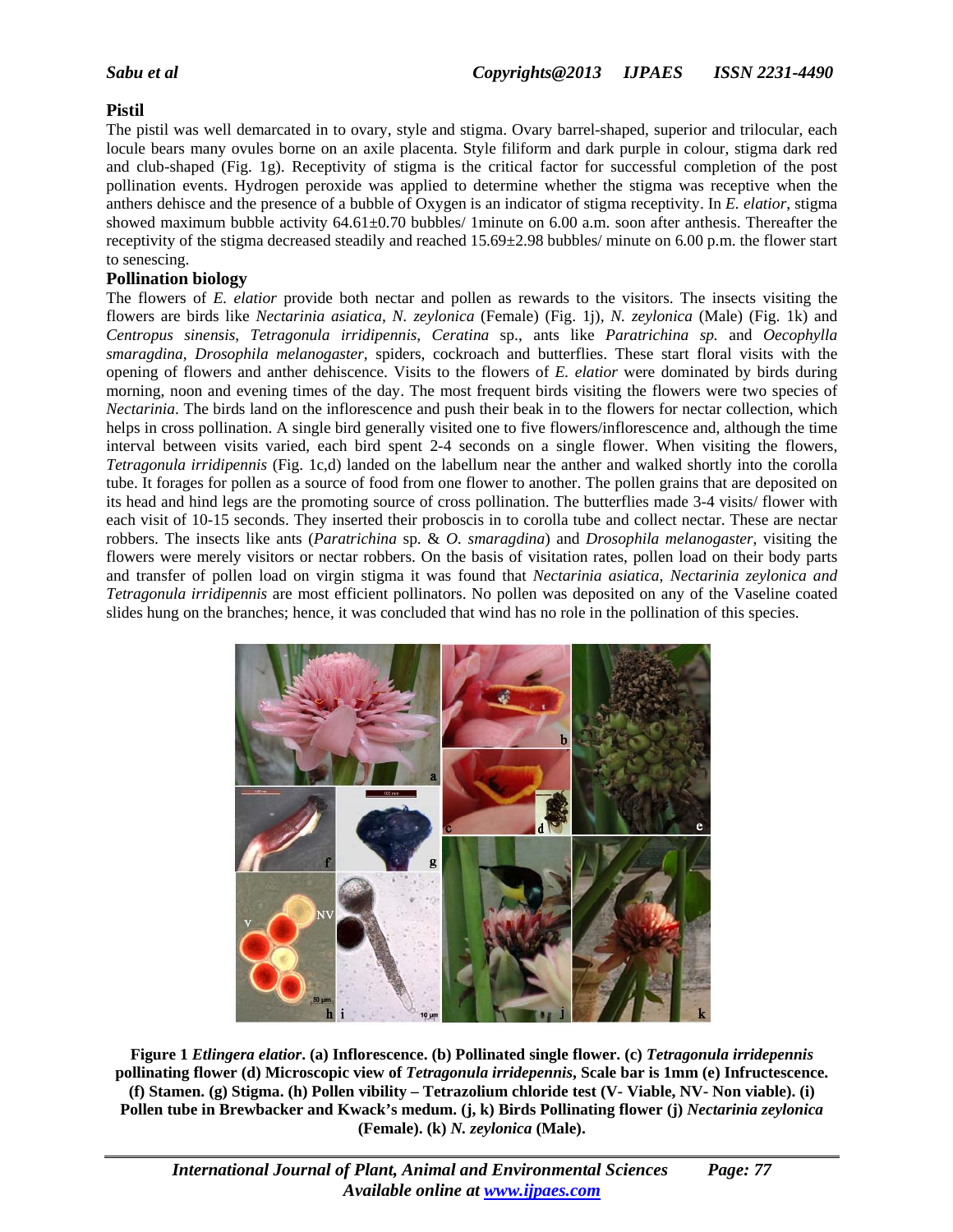## **Breeding system**

There was no apomixis, as none of the emasculated and bagged flowers set fruit. To determine if the species is self-incompatible both self and cross pollinations were carried out. Bagged flowers without manual pollination did not set fruits, confirmed the absence of autogamy in the species. Bagged flowers was pollinated by pollen from another flower of the same plant resulted 8 % fruit set and pollinated with pollen from another plant resulted 24 % fruit set.

### **Pollination efficiency**

To understand the possible reasons for poor fruit set under open pollinations, pollination efficiency was investigated by screening a large number of stigmas at the evening under the microscope for the presence of pollen. Of the 100 flowers examined from population A, pollen grains present only on stigmas of 30 % of the remaining 70 % of the stigmas did not have pollen grains. Pollination efficiency of birds (*N. asiatica, N. zeylonica*) and *Tetragonula irridipennis* indicate that these are the major and effective pollinators of *E. elatior*.

#### **Fruit set and seed set**

Fruit set and seed set are varied considerably from one inflorescence to other inflorescence. Fruit development and maturation are prolonged and take 2–3 months (Fig. 1e). The percentage of fruit set under manual cross pollination (Xenogamy) was higher than open/natural pollination. The percentage of fruit set under manual self pollination was very poor (8 %).

## **DISCUSSION**

The present work provides the first detailed study of the reproductive biology of *E.elatior*. Phenology involves the study of flower initiation, development, anthesis, fruiting *etc.* It is related to season and climatic factors. Therefore detailed information of phenology is important for the study of reproductive biology. The data presented in this study indicate that the flowering phenology of *E.elatior* is all year round, with a peak flowering January to April. During the peak flowering period  $18 - 24$  flowers bloom on each inflorescence. One inflorescence of *E.elatior* is long and last for about 3 – 4 months. Anthesis occurs between 5.30 – 6.30 a.m. and the lifespan of single flower was 1 day. Similar observations were found in other genera of Zingiberaceae, previously reported by various authors [7, 8, 9, 10, 11, 12, 2, 13, 14, 15, 16].The flowers are bright red with yellow margin in colour [17].

The amount of reward offered to a flower visitor also depends on the concentration of sugar in the nectar. Nectar secretion starts soon after anthesis and accumulates gradually and reaches about  $47.6 \pm 1.40$  ul by 9.00 a.m. (highest volume of nectar). Then the volume gradually decline to  $27.1 \pm 1.45$  µl by on 6.00 p.m. Difference in temperature and humidity could account for the variation seen in the total nectar volumes. [18] cited that humidity strongly influences nectar secretion. [19] made a point in citing that variation in temperature, humidity and soil moisture can influence high rates of nectar production. These factors have a direct influence on the plant metabolism, which can cause them to be important determinants of nectar secretion rates [20]. These studies maintain that an increase in these environmental factors can increase nectar productivity, however it is [21] that cited an inverse correlation between nectar sugar content and relative humidity. He showed that even though the actual volume of nectar produced may increase; sugar concentration does not necessarily increase. The highest sugar concentration (26.02 $\pm$ 1.51%) occurs at 9.00 a.m., and there after the concentration also declined, and reached to 22.05±1.43 % by 6.00 p.m.

On the basis of visitation rates, pollen load on their body parts and transfer of pollen load on virgin stigma, it was found that *Nectarinia asiatica*, *Nectarinia zeylonica, Tetragonula irridipennis*, *Certina* sp. are most efficient pollinators. [17] also suggested that *E. elatior* may be bird pollinated. *Etlingera brevilabris* and *Hornstedtia tomentosa* have *Arachnothera* spp. (Nectariniidae) as the pollinator. The latter species of Zingiberaceae both have red flowers and basal inflorescences. Three species of *Etlingera* and five other species of Alpinieae, were pollinated by spiderhunters, while 12 species (two *Costus* spp., *Globba brachyanthera*, *Zingiber longipedunculatum* and the rest of Alpinieae) were pollinated by *Amegilla* bees. Halictid bees were found to be pollinators of three species of *Boesenbergia* and seven species of Alpinieae [22]. However, spiderhunters were found to be pollinators of *E. elatior* in a different area in Khao Nan National Park, about 17 km away from the study site. They are also reported to be pollinators for three species of *Etlingera*, *i.e. E.* aff. *metriocheilos*, *E. punicea* and *E.* aff. *brevilaris* in Borneo [22]. In addition, ants are found to be nectar thieves. The ants cover the whole inflorescence with soil, making it impossible for other pollinators to reach the flower's reproductive organs [23]. The results based on hanging Vaseline coated slides indicate that *E. elatior* is not an anemophyllous plant*.* No reports on the wind pollinated plants of Zingiberaceae had been published.

The present work suggests that *E. elatior* is xenogamous and bird or insect pollinated. Percentage of fruit set in artificial cross pollination was higher than that resulting from natural pollination, which strongly indicates that some external agents are required for effective pollination.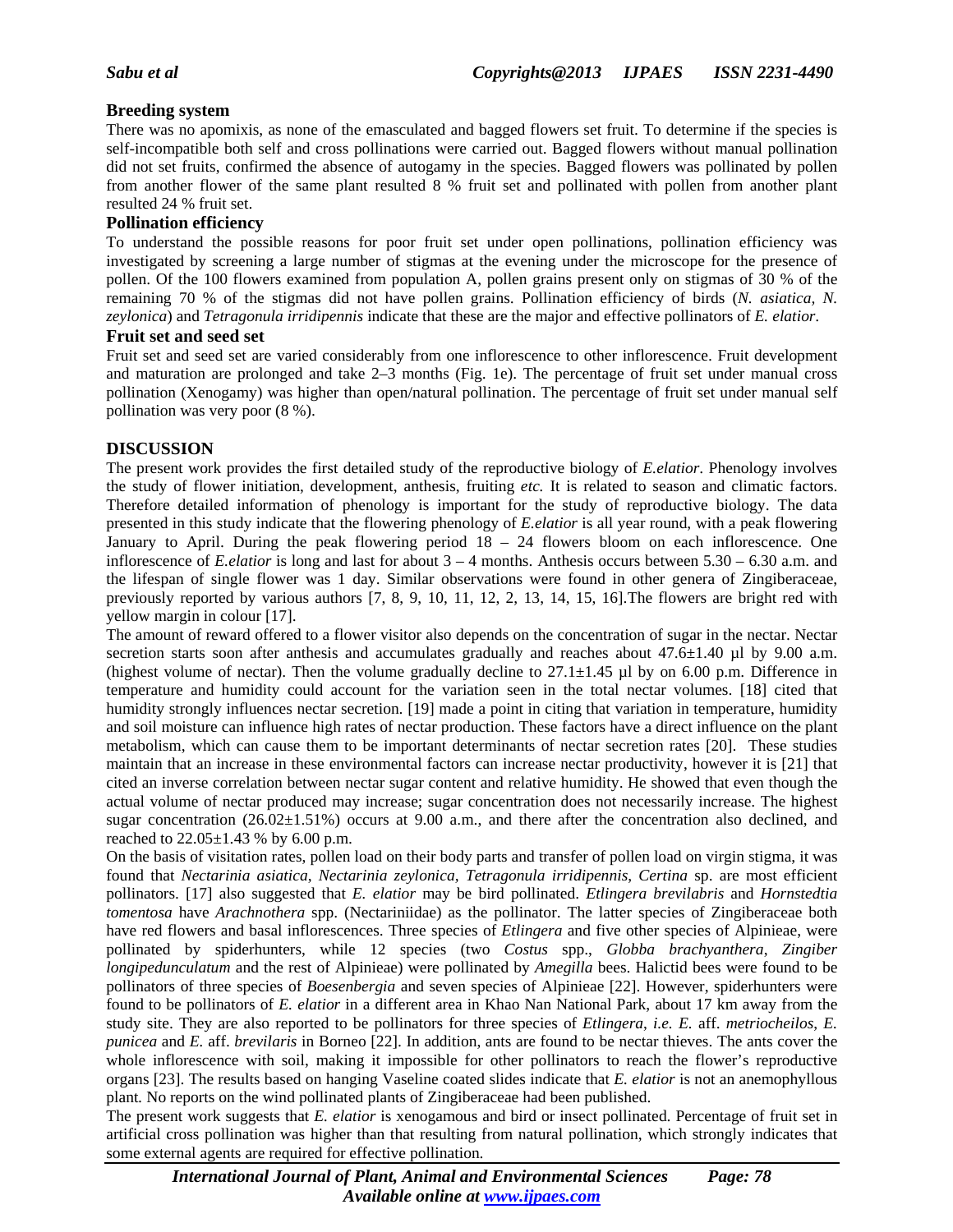## **ACKNOWLEDGEMENTS**

We express our sincere thanks to Dr. Santhosh Sreevihar*, Trust for Animal Taxonomy (C/o Zoological Survey of India), Kozhikode for identifying insects* and Prof. K.R. Shivanna ATREE, Bangalore for valuable suggestions*.* We extend our sincere thanks to Prof. K.V. Mohanan, Head, Department of Botany, Calicut University for providing necessary facilities.

## **REFERENCES**

- [1] Sabu, M. 2006. *Zingiberaceae and Costaceae of South India*. Indian Association for Angiosperm Taxonomy, Calicut.
- [2] Takano, A., Gisil, J., Yusoff , M., Tachi T. 2005. Floral and pollinator behaviour of flexistylous Bornean ginger, *Alpinia nieuwenhuizii* (Zingiberaceae). Plant Systematics and Evolution 252, pp. 167-173.
- [3] Jackie, T., Nagaraja H., Chakravarthi S. 2011. Antioxident effects of *Etlingera elatior* flower extract against lead acetae – induced pertuberations in free radical scavenging enzymes and lipid peroxidation in rats. BMC Research Notes 4, pp. 67.
- [4] Shivanna, K. R., Rangaswamy, N. S. 1992. Pollen Biology: A Laboratory Manual. Narosa Publishing House, New Delhi.
- [5] Cruden, R. W. 1977. Pollen-ovule ratios: a conservative indicator of breeding systems in flowering plants. Evolution 31, pp. 32-46.
- [6] Scribailo, R.W., Usher, P. 1984. The reproductive biology of *Hydrocharis morsus-ranae*, floral biology. Canadian Journal of Botany 62, pp. 279-2787.
- [7] Cui, X. L., Wei, R. C., Huang, R. F. 1995. A preliminary study on the genetic system of *Amomum tsao-ko*. Journal of Yunnan Univerisity 17, pp. 290–297.
- [8] Cui, X. L., Wei, R. C., Huang, R. F. 1996. A study on the breeding system of *Amomum tsao-ko*. *Proceedings of 2nd Symposium on the Family Zingiberaceae*. Guangzhou, China, pp. 288 -296.
- [9] Li, Q. J., Xu, Z. F., Kress, W. J., Xia, Y. M., Zhang, L., Deng, X. B., J. Y. Gao, Bai, Z. L., 2001. Flexible style that encourages out crossing. Nature 410, pp. 432.
- [10] Li, Q. J., Xu, Z. F., Kress, W. J., Xia, Y. M., Zhang, L., Deng, X. B., J. Y. Gao, Bai, Z. L. 2001. Study on the flexistyly pollination mechanism in *Alpinia* plants (Zingiberaceae). Acta Botanica Sinica 43, pp. 363- 369.
- [11] Li, Q. J., Xu, Z. F., Kress, W. J., Xia, Y. M., Zhang, L., Deng, X. B., J. Y. Gao, Bai, Z. L. 2002. Mating system and stigmatic behavior during flowering of *Alpinia kwagsiensis* (Zingiberaceae). Plant Systematics and Evolution 232, pp. 123 – 132.
- [12] Zhang, L., Li Q. J., Deng, X. B., P. Y. Ren & Gao, J. Y. 2003. Reproductive biology of *Alpinia blepharocalyx* (Zingiberaceae): another example of flexistyly. Plant Systematics and Evolution 241: 67-76.
- [13] Wang, Y. Q., D. X. Zhang, Yi, C. Z. 2005. A preliminary study of the polliation biology of A. oxyphylla. Acta Phytoecologica Sinica 29, 4, pp. 599-609.
- [14] Wang, Y. Q., Zhang, D. X., Yi, C. Z. 2005. Pollination biology of *Alpinia hainanensis* (Zingiberaceae). Acta Phytotaxonomica Sinica 43, 1, pp. 37-49.
- [15] Sun, S., Gao, J., Liao, W., Q. Li, Zhang, D. 2007. Adaptive significance of flexistyly in *Alpinia blepharocalyx* (Zingiberaceae): A Hand – Pollination Experiment. Annals of Botany pp. 1-6.
- [16] Ren, P. Y., Liu, M. & Li, Q. J. 2007. An example of flexistyly in a wild cardamom species [*Amomum maximum* (Zingiberaceae)]. Plant Systematics and Evolution 267**:**147-154.
- [17] Kittipanangkul, N., Ngamriabsakul, C., Mazer, S. J. 2007. Pollination biology of *Etlingera elatior* (Zingiberaceae) at Khao Nan National park, Nakhon Si Thammarat province, Thailand. The 33<sup>rd</sup> congress on Science and Technology of Thailand, Walailak University, Nakhon Si Thammarat, Thailand.